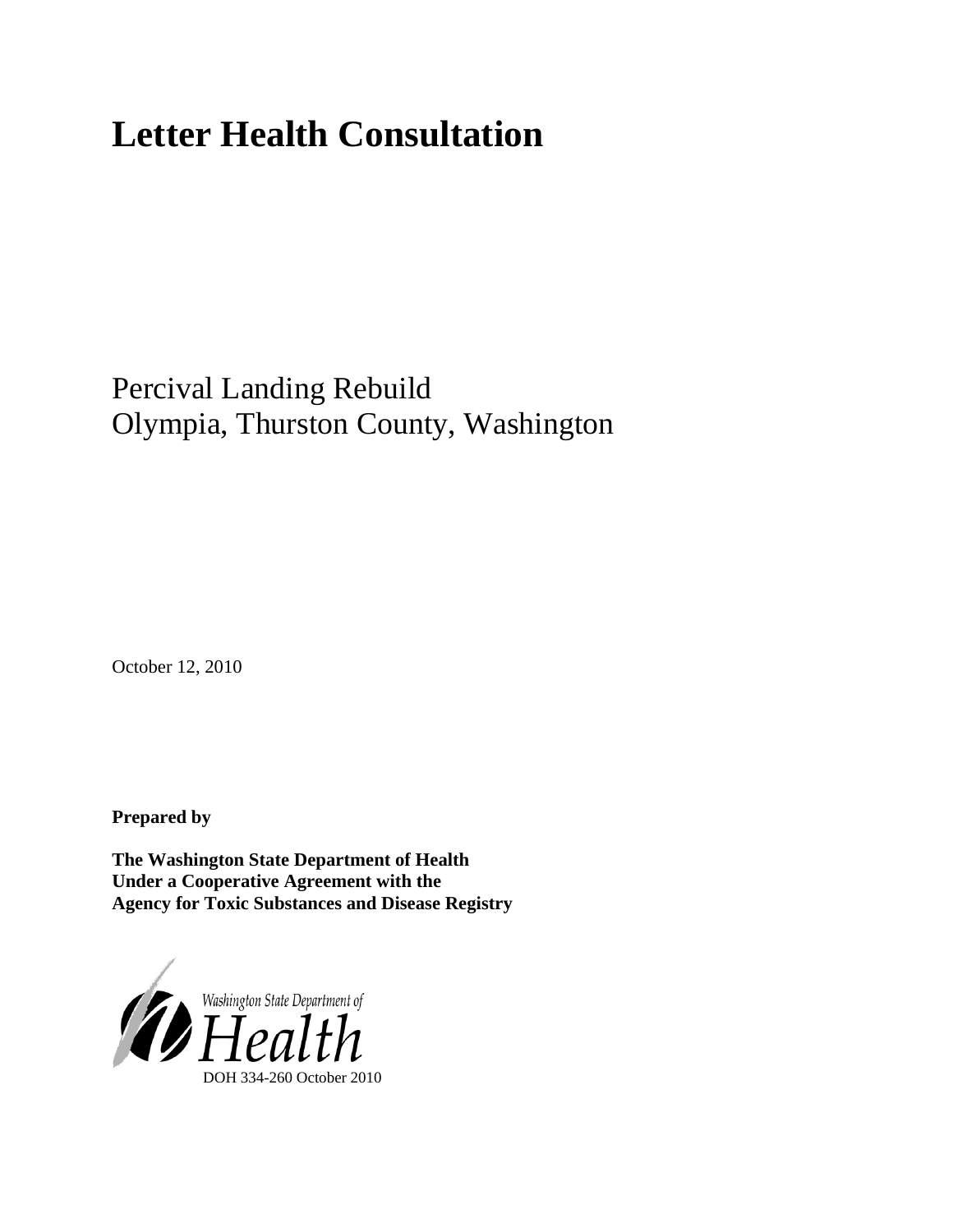

STATE OF WASHINGTON

DEPARTMENT OF HEALTH Division of Environmental Health Office of Environmental Health, Safety and Toxicology *234 Israel Road S.E. Town Center 3 PO Box 47846 Olympia, Washington 98504-7846 Tel: 360.236.3184 Toll Free: 1.877.485.7316 FAX: 360.236.2251 TDD Relay Service: 1.800.833.6388*

October 12, 2010

Gerald L. Tousley Thurston County Public Health and Social Services Department 412 Lilly Road NE Olympia, Washington 98506

Dear Mr. Tousley:

RE: Percival Landing Rebuild

On May 25, 2010, you contacted the Washington State Department of Health (DOH), Agency for Toxic Substances and Disease Registry (ATSDR) Cooperative Agreement Program regarding potential human health effects from dioxin in sediment during the demolition and rebuilding of the Percival Landing boardwalk. DOH has completed a review of sediment dioxin data from Budd Inlet. This is a follow-up letter to our earlier e-mail RE: Percival Landing Rebuild dated June 3, 2010.

#### **Background**

The Percival Landing boardwalk is located in the West Bay of Budd Inlet. The boardwalk runs along the eastern shoreline of West Bay for about 0.9 miles, from the Fourth Avenue Bridge to Thurston Avenue. The City of Olympia plans to conduct a reconstruction project (August 2010 to July 2011) that includes replacing a portion of the boardwalk and restoring shoreline habitat. The rebuilding of the boardwalk consists of removing wooden pilings and replacing them with concrete pilings. During this time, excavating and/or dredging sediments will occur. The sediment in Budd Inlet has been shown to contain dioxin [1].

#### **Results and Discussion**

DOH reviewed sediment data in the West Bay area adjacent to Percival Landing from the Washington State Department of Ecology's Budd Inlet sediment characterization study [1]. Levels of dioxins in surface sediments adjacent to Percival Landing ranged from 5.21 parts per trillion (ppt) – 32.51 ppt, and subsurface sediments ranged from 0.18 ppt – 50.41 ppt. DOH also reviewed samples in the East Bay of Budd Inlet for a comprehensive bay-wide look at sediments in Budd Inlet. Levels of dioxins in East Bay surface sediments ranged from 15.75 ppt – 60.29 ppt. Subsurface sediments from the East Bay of Budd Inlet ranged 0.14 ppt – 1.65 ppt.

The highest level of dioxins found in Budd Inlet (4,212 ppt) was found in subsurface sediments, at six to seven feet, near the Port of Olympia's shipping berths in West Bay. This area is outside of Percival Landing and would not be disturbed during the rebuilding process. With the exception of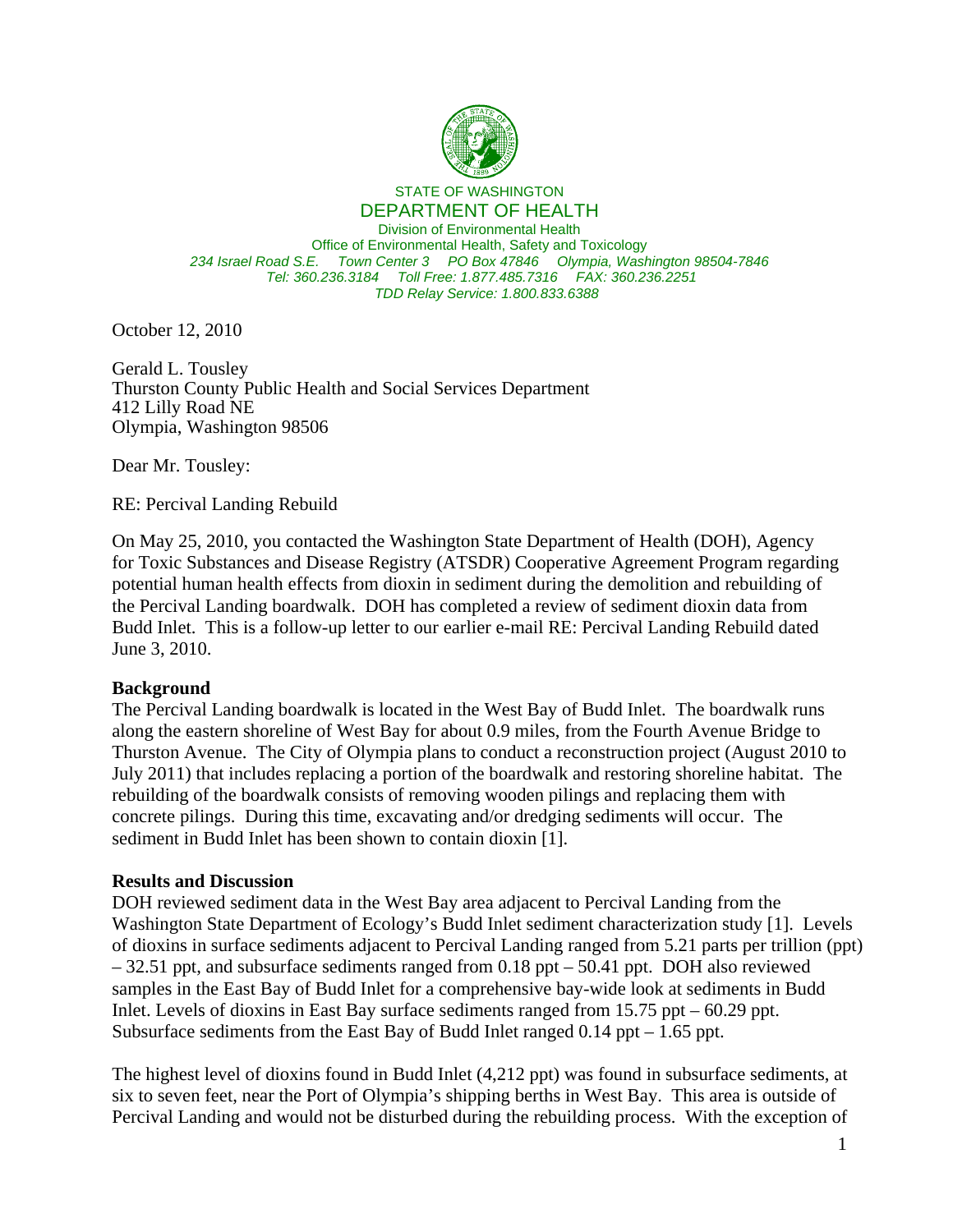the Port of Olympia's shipping berths, the bay-wide average dioxin level was 19.9 ppt. The data show that as subsurface sampling depth increases, the level of dioxin decreases in samples adjacent to Percival Landing. For example, the highest subsurface sample in the West Bay area adjacent to Percival Landing (50.41 ppt) was found at 1 to 2 feet; however, by the 2 to 3 foot sampling depth, the dioxin level decreased to 0.35 ppt.

Completed exposure pathways exist when there is a strong likelihood that people have come into contact with contaminants. Potential exposure exists when there is a possibility that people would come into contact with contaminants. For this evaluation, dioxin exposure to a trespasser, a visitor, or a worker can potentially occur from accidentally eating, touching, or inhaling sediment during the demolition and rebuilding of the boardwalk (scheduled for August 2010 to February 2011). This would be considered an intermediate exposure (more than 14 days and less than 365 days).

DOH selected the ATSDR soil or sediment (note: there is no sediment standard for dioxin) health comparison value (Environmental Media Evaluation Guide (EMEG)) for intermediate exposure to dioxin under this scenario (10,000 ppt for an adult). Similarly, a child's exposure (a trespasser or a visitor) from accidentally eating, touching, or inhaling soil or sediment during the rebuilding would be considered an intermediate exposure, and DOH selected the ATSDR health comparison value (EMEG) for dioxin (1,000 ppt for a child). All data samples from the West Bay area adjacent to Percival Landing are well below comparison values. Therefore, health effects would not be expected from exposure to dioxin in sediment at the Percival Landing area.

#### Summary of dioxin (ppt) evaluation

- ATSDR's health comparison value for an adult's intermediate exposure is 10,000 ppt.
- ATSDR's health comparison value for a child's intermediate exposure is 1,000 ppt.
- Maximum dioxin level found in West Bay, adjacent to Percival Landing was 50.41 ppt.
- ATSDR's dioxin screening level for residential soil is 50 ppt. This screening value was not used because this is not a residential area.

#### **Conclusion**

Based on the available Budd Inlet dioxin data, the risks associated with accidentally eating, touching, or inhaling sediment during the demolition and rebuilding of the Percival Landing boardwalk would not be expected to harm people's health.

#### **Recommendations**

DOH does not have public health recommendations at this time.

### **Public Health Action Plan**

No public health actions are needed related to Percival Landing sediments or the demolition and rebuilding of the boardwalk.

If you have any questions regarding this letter please feel free to contact me at 360-236-3376 or 1-877-485-7316 or by email at Lenford.O'Garro@doh.wa.gov.

Sincerely,

Lenford O'Garro Toxicologist Site Assessment and Toxicology Section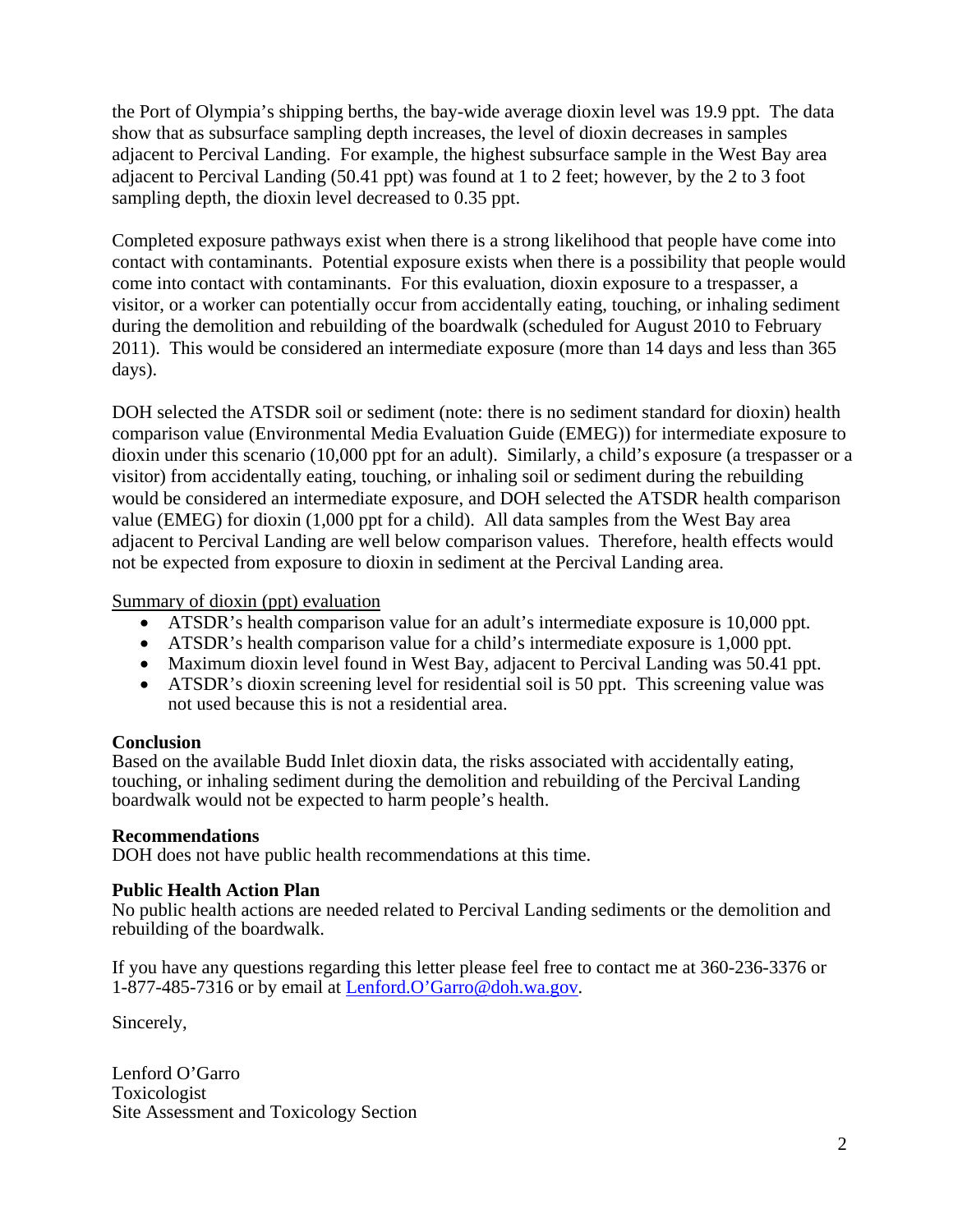## **References**

1. Washington State Department of Ecology: Sediment characterization study Budd Inlet, Final Data Report. March 2008. Prepared for the Washington State Department of Ecology, Lacey, Washington. Prepared by Science Applications International Corporation, Bothell, WA